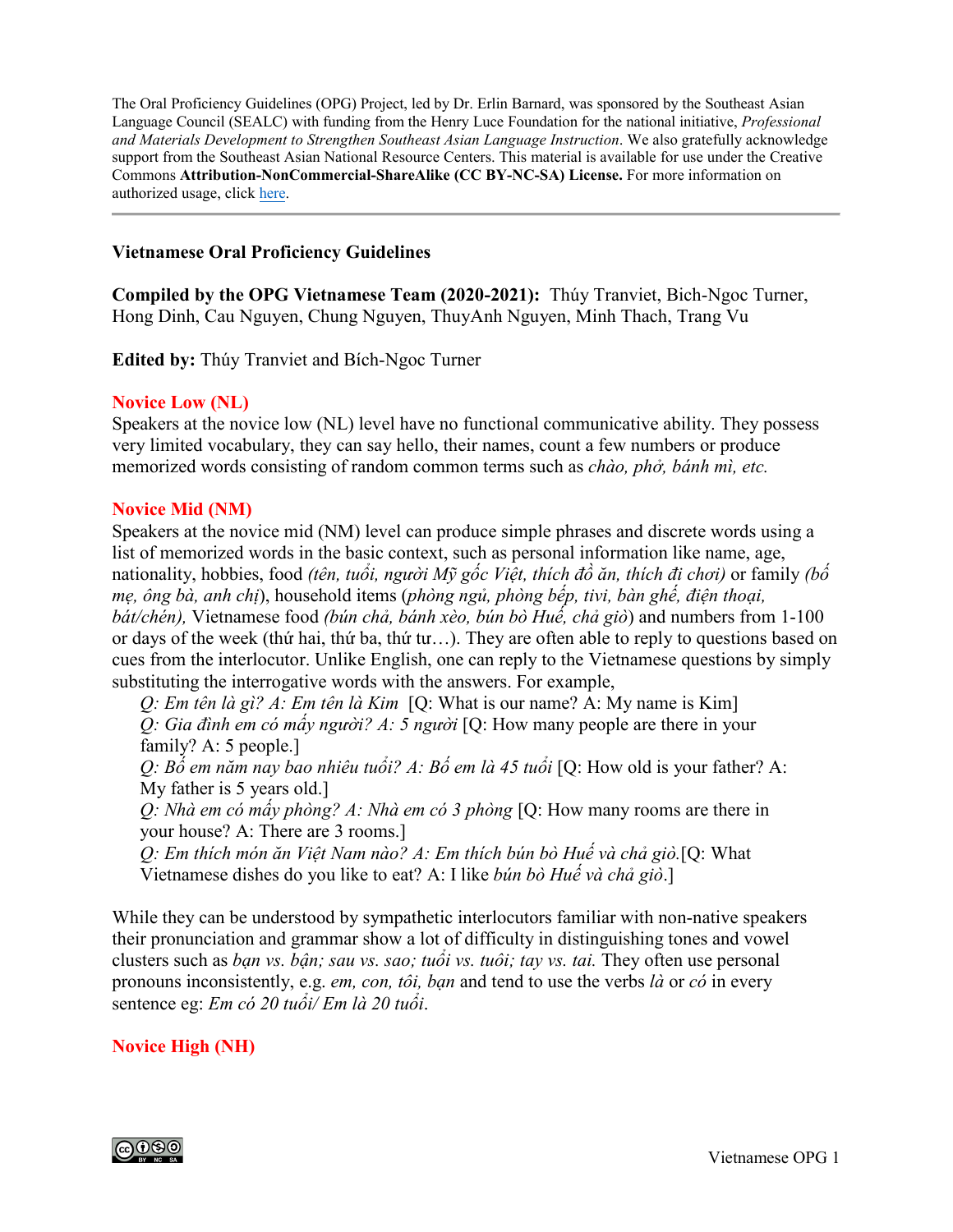Speakers at the novice high (NH) level can create with the language through the simple recombination of elements more than half of the time. They have an emerging ability to produce strings of discrete sentences albeit with inaccurate grammar in these topics: personal information (their hobbies, work/jobs); descriptions of people; descriptions of houses; ordering food and daily routines. They can use language to talk about themselves and the immediate environment, e.g. *Em tên là Thế. Em là sinh viên Columbia. Em đang sống ở kí túc xá. Hàng ngày em có 3 lớp, lớp toán, lớp kinh tế…* despite using some vocabulary from their first language e.g. *Em thích đi shopping.* 

The NH speakers often use the third person pronouns incorrectly. For example,

*Mẹ em năm nay 42 tuổi. Mẹ ấy tên là Mai.* (instead of *Mẹ tên là Mai.***)** *Mẹ em đi bệnh viện với bạn mẹ* (instead of *bạn của mẹ.***)** [My mother is 42 year old. That mother's name (My mother's name) is Mai. My mother goes to the hospital with friend mom (the friend of hers).]

At this level, NH speakers can create phrases and sentences with structure: *S+V+O; S+là+N; S+ Adj.* However, they often use the stative verbs/adjectives incorrectly by inserting the verb "to be" *(là*) where it is unnecessary in Vietnamese, e.g. *Bạn em là không cao và ốm (*instead of *Bạn em không cao và ốm.)* They can make questions with interrogative words *(ai, ở đâu, khi nào, vì sao, bao lâu, bao nhiêu tiền) and yes/no; có ...không; ...phải không?; đã...chưa?* For example, *Q: Bác năm nay bao nhiêu tuổi? Q: Bác làm gì? Q: Giáo viên ở đâu? Q: Bác muốn uống gì không?* 

In terms of pronunciation, they still have difficulty in pronouncing some ending consonants such as -ng/-n/-nh; -p/-m/-c/-ch; -n/-t and initial consonants: t/d; t/th; kh/h eg: thứ vs. tứ but they can be understood by the sympathetic interlocutor familiar with non-native speakers. Some NH speakers can handle a variety of tasks pertaining to the next level up, or the intermediate low (IL), but are not able to sustain performance at that level.

# **Intermediate Low (IL)**

Speakers at the intermediate low (IL) level are able to produce discrete simple sentences and at times, strings of simple sentences on familiar topics pertaining to common daily situations such as themselves, family, familiar places, friends, daily routine, studies, hobbies, and weather. They can answer basic biographical questions or produce simple descriptions and comparisons, such as location descriptions or food comparisons. Sometimes they can communicate and present basic ideas in full sentences. However, at times they may pause to look for words or expressions or they may revert to their first language when they cannot find suitable words or phrases. For example, *Có lạnh, I'm used to do it*; **.**..ông của tôi **half** là người Việt. *That's why em muốn học tiếng Việt.* 

In terms of grammar, they can use coordinating conjunctions such as *nhưng, và, vì, sau đó, rồi*. For example, *Em ngủ dậy lúc 9 giờ sau đó đi lớp tiếng Việt lúc 10 giờ 10. Em ăn trưa với bạn ở Jon Jay. Em đi thư viện cho làm bài 3 tiếng rồi đi lớp máy tính lúc 5 giờ.*

They demonstrate an emerging ability to use modal verbs (c*ần, nên, phải, không nên)* and use frequency adverbs (*thỉnh thoảng, thường xuyên, luôn luôn, thường, không bao giờ*). For example,

*Q: Em thường làm gì vào cuối tuần?* 

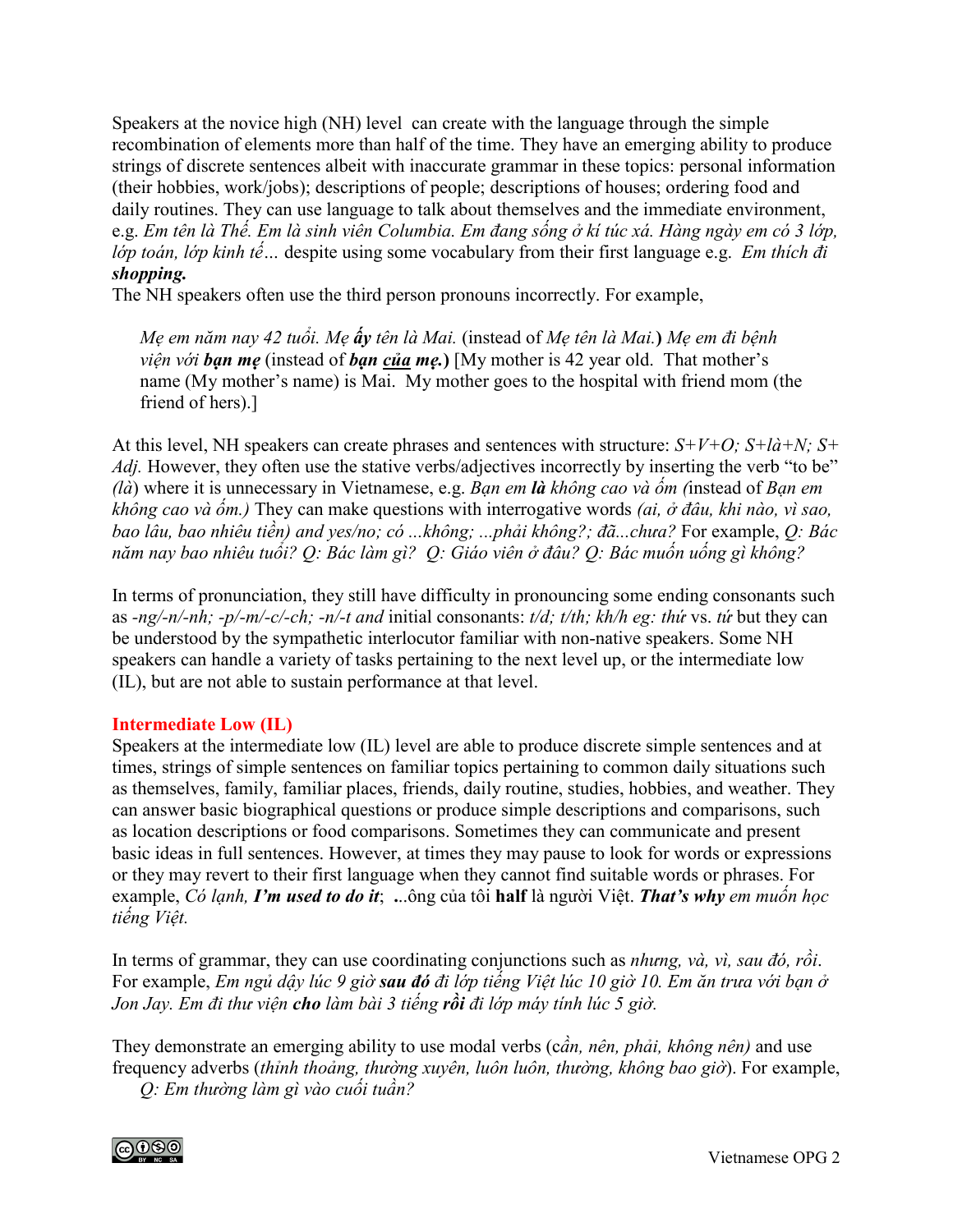*A: Em thường đọc sách và nấu ăn với mẹ. A: Em biết nấu bánh cuốn. Q: Giỏi quá! Em chỉ cho cô. A: Cô cần có…bột…. thịt heo, rau và …shallots . Sau đó…. Cô nấu bột…rồi cho thịt heo….* 

However, the sentences IL speakers produce may contain a word order and grammar (preposition) characteristics influenced by their first language, e.g. *Mình em trai năm nay là 18 tuổi* vs. *Năm nay em trai của mình 18 tuổi*.

The following examples demonstrate the misuse of "*đối với"* (for/regarding to). Most speakers of this level tend to use *"cho"* (for): *Cũng giống như vậy cho anh vì Việt Nam là nước rất đặc biệt*  vs. *Tôi cũng cảm thấy như vậy vì đối với tôi, Việt Nam là một nước đặc biệt* [Similar for me *(anh*), Vietnam is a special country vs. I feel the same, because to me, Vietnam is a special country.] *Và cho tennis, tại sao thầy thích hơn tennis* vs. *Còn đối với tennis, tại sao thầy thích tennis hơn?* [As for tennis, why do you like better tennis vs. Regarding tennis, why do you like tennis more?]

The language production at this level is limited to simple communicative tasks in informal settings. Their replies to question are often simple, single sentences linking limited vocabulary that convey basic ideas, e.g. *Con là Amy, con 20 tuổi*; *Mẹ có 8 anh chị em, ba có 5 anh chị em; Michigan có 4 mùa: xuân, hè, thu, đông; Mình là sinh viên. Mình học Đông Nam Á*; *Anh trai sống ở Michigan với ba mẹ.* The majority of responses are mostly reactive, showing their ability to initiate conversation on familiar topics followed by falling back to reactive responses.

*Q: Bố thích SG hả? A: Ừm; Q: Ba mẹ em có thường về Sài Gòn không? A: Ừm; Q: Em học ngành gì ở Mỹ? A: Em học tin học; Q: Em chơi piano lâu chưa? A: Không. Mấy tháng.* 

Speakers at this level may still struggle with challenging pronunciation and tones, which are often influenced by the first language. The challenges include diphthongs /ia, ua, ưa/ and rounded vowels /o//ô/, /u or vowels /ơ/ to /ô. In terms of tones, *dấu nặng* and *dấu sắc* can be challenging for speakers at this level. First language influence on pronunciation can be heard in the final /\_ch/ as in *thích (to like), sách (book)*, which is not the case in Vietnamese pronunciation. Mispronouncing can cause a breakdown in comprehension for native speakers who are unfamiliar with pronunciation different than what they are used to.

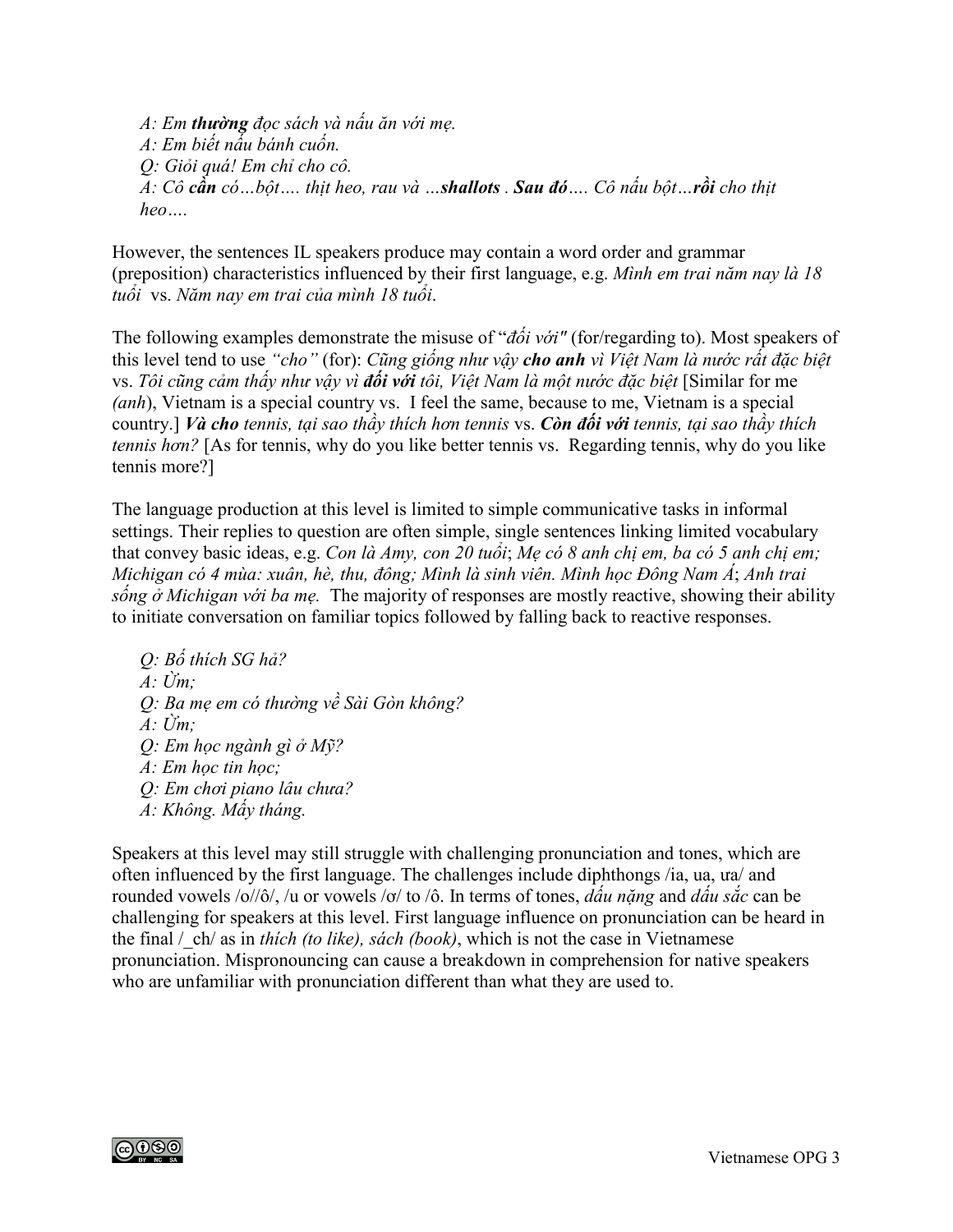Additionally, IL speakers often mix up personal pronouns such as switching between *em* and *tôi* (I) or *chúng em vs. chúng tôi* (we). The Vietnamese language has a complex system of personal pronouns, and how each term of the pronoun is used depends on the gender, the relationship, or other factors relating to the person that one is talking to. Using them incorrectly or inappropriately may cause the communication to break down.

### **Intermediate Mid (IM)**

Compared to the intermediate low level, speakers at intermediate mid (IM) level show the ability to express themselves by producing a string of single sentences and even complex sentences. They can create language using learned vocabulary and materials for various topics pertinent to their life. They can describe, narrate ideas, or express preferences but may struggle with vocabulary to express details or maintain the conversation at length.

They understand and respond to the questions with relevant information instead of guessing. They know how to ask for the questions to be rephrased rather than resorting to speaking in English. Unlike IL speakers, IM speakers do not often resort to English, however, they may pause briefly to search for appropriate vocabulary or expressions, and break down occurs when they are unable to find equivalent words or phrases in Vietnamese, at which point they switch to their first language. Many heritage students, although often sounding quite fluent, will frequently mix English and Vietnamese. For example,

*Ở nhà em bình thường làm cơm, sometimes, em làm phở; Không ngon nhưng it's OK; I don't know….* [At home, normally I make rice, **sometimes** I make *phở*. It's not good but **it's OK**. **I don't know…**]

Similar to IL speakers, IM speakers are also versed in using adverbs of frequency such as *thường, thường hay*, *luôn*, *thỉnh thoảng*, and so on. They may master sequence markers such as *trước, trước khi, trước đó, sau, sau khi, sau đó*… but at times they may be confused with *sau/trước* (to be used with a noun) *vs. sau khi/trước khi* (to be used with a verb*).* For example, *Mình đi gặp bạn sau học tiếng Việt* vs. *Mình đi gặp bạn sau khi học tiếng Việt.* 

They can also show the ability to use conjunctions and connectors such as *nhưng, nhưng mà*, *nên, cho nên, vì thế*/*vì vậy*. For example,

*Em là nghiên cứu sinh, tiến sĩ sinh vì vậy em học hai năm rồi*. *Vì em đã sống cuộc sống ở Trung Quốc và Đài Loan, nhưng em thích học tiếng Trung Quốc, thích ăn món ăn Trung Quốc, vì vậy em học, nghiên cứu lịch sử Trung Quốc.* 

However, although their sentences still make sense, at times they may sound broken.. For example, *Em hiện nay nghiên cứu vì sao và quan hệ người Việt và người Hoa ở Hải Phòng như thế nào. Vì nhiều lý do kinh tế người Việt ở Hải Phòng không muốn … rất muốn người Hoa ở Hải Phòng về Trung Quốc, và … nhưng người Hoa ở Hải Phòng không muốn về Trung Quốc. Rất phức tạp.* Further, IM speaker are able to use some strategies for clarifying meaning such as asking for a repetition of the question or parts of questions. For example, *Xin cô nói lại* or *… phải không ạ?; Một lần nữa. Xin lỗi*. These strategies are rarely seen in speakers at the intermediate low level.

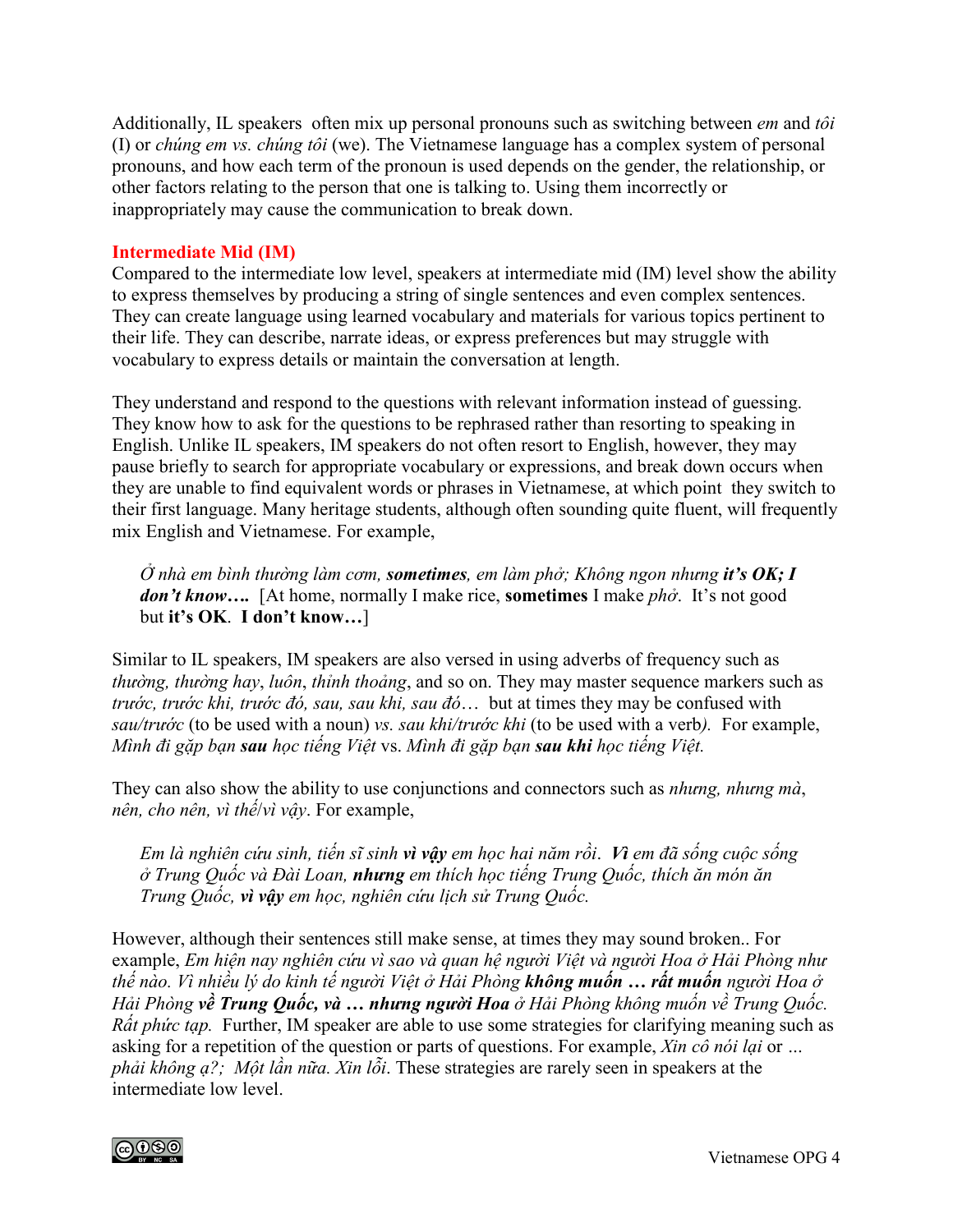### **Intermediate High (IH)**

Intermediate high (IH) speakers show the ability to handle various communicative tasks. They can extend their vocabulary to express, describe and discuss their opinions on a wide range of broader topics than of those mentioned in the IL or IM levels. They can narrate or describe in detail a process, their work scope, their immediate environment, or personal experiences in a string of sentences or paragraphs. For example,

*Em nghĩ là một người Mỹ có thể sống và làm việc ở VN và không biết tiếng Việt, nhưng mà theo em thì sống ở đây mà không biết tiếng Việt thì hơi khó, ví dụ em đang sống và làm việc ở Sóc Trăng, hiện tại không có nhiều người biết tiếng Anh, nếu em không biết tiếng Việt, khi em sống ở đây, em sẽ bị cô đơn lắm*. [I think an American can live and work in Vietnam without being able to know Vietnamese. However, I think if you're living here and do not speak Vietnamese, it'll be quite hard. For example, currently, I am working and living in *Sóc Trăng,* and there are not many people who can speak English here, if I didn't know Vietnamese, it'd be lonely living here...

IH speakers can narrate past experiences and discuss future plans at length using adverbs and expressions of time such as *đã* to express time frames. Their narration is often characterized by a paragraph that flows smoothly in both formal and informal settings. However, speakers at IH level still limit themselves to topics of personal experience (work/study/travel) rather than extending them to complex topics of social situations (immigration, politics, healthcare, etc.).

*...Sau khi em tốt nghiệp đại học, em tìm một cách để đi ở ngoài Mỹ để hiểu biết về sống và làm việc ở nước khác thì như thế nào. Và một giáo sư ở đại học của em giới thiệu cho em một tổ chức, tổ chức đó gọi là Princeton in Asia, giúp những người mới tốt nghiệp đại*  học để đi làm ở Châu Á. Em xin đơn tổ chức đó, và em chọn dạy học ở Việt Nam, bởi vì *em thích việc giảng dạy, em thích việc dạy học, nhưng mà bây giờ em nghĩ là em muốn làm thử công việc khác mà cũng liên quan đến giáo dục. Em dạy học khoảng 4 năm rồi, em nghĩ là em muốn thử làm công việc về chính sách giáo dục. lựa chọn thứ hai của em thì là em cũng thích nghiên cứu và học ngôn ngữ, nếu em học chuyên ngành dân tộc học thì em có thể học một số ngôn ngữ khác và có thể nghiên cứu nhiều về văn hóa, lịch sử em nghĩ là em sẽ thích việc đó.* [After I graduated from college, I looked for a way to go outside the US to learn about what it was like to live and work in another country. And a professor at my university introduced me to an organization, called Princeton in Asia, that helped new college graduates to work in Asia. I applied for that organization, and I chose to teach in Vietnam, because I like teaching. I like teaching, but now I think I want to try another job that is also related to teaching. I've been teaching for about 4 years, I think I want to try a job on education policy. My second choice is that I also like to research and learn languages, if I major in ethnography, I can study some other languages and can do a lot of research on culture and history. I think I will love it.]

In terms of grammar and pronunciation, they produce language with consistent clarity. Their pronunciation and tone production do not pose much of a problem. In general, their responses can be understood easily by the interlocutors. They can express preferences and make comparisons. For example,

*Q: Khi học tiếng Việt em có thấy dễ không?* 

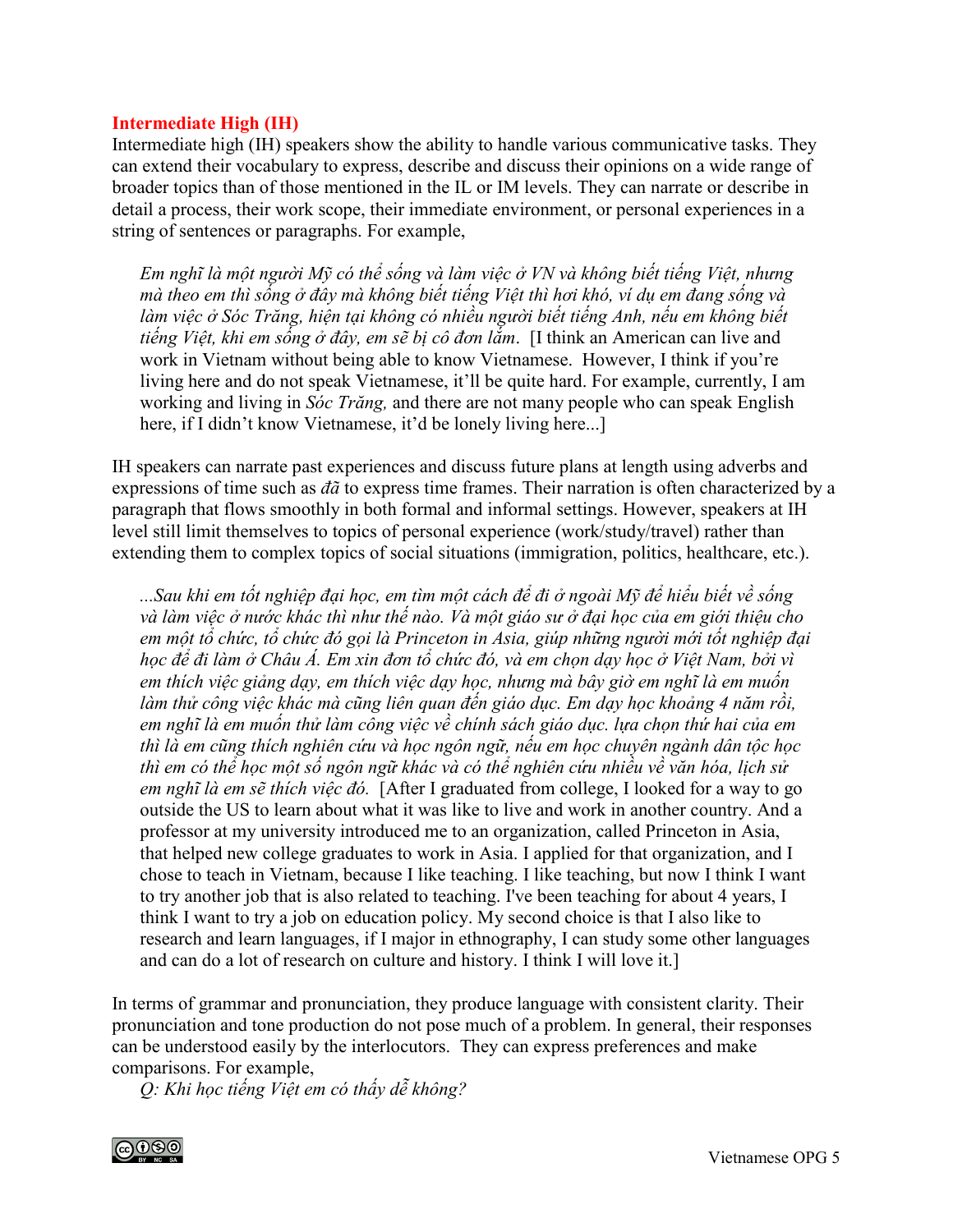*A:Dạ không. Bây giờ thì dễ hơn trước đây, khi em bắt đầu học tiếng Việt thì em gặp nhiều khó khăn, bởi vì tiếng Việt là ngôn ngữ thứ nhất có dấu mà em học, trước đây em đâu có học một ngôn ngữ như vậy. phát âm của tiếng Việt hơi khó đối với em nhưng mà bây giờ thì bớt lại một chút, em nói được nhiều hơn.*

Further, they are able to use strategies for clarification, for example, the use of "*hả cô,*" "*phải không ạ*" which are not only more authentic and polite but also maintain a smoother communication discourse. They may use some English words but upon hearing the Vietnamese equivalents, they are able to repeat or self-correct.

### **Advanced Low (AL)**

Advanced Low (AL) speakers can engage in a wide range of communicative contexts. AL speakers can converse on topics like education, home, weather and climate, travel and transportation, food, and recreation. The majority of these conversations for AL speakers are informal, although formal exchanges are occasionally possible. AL speakers limit abstract topics to matters of personal interest and relevance, i.e. their fields of expertise. For example, the speaker below could offer a conversation about immigrants in which he could narrate his mother's journey to the U.S. He discussed the advantages and disadvantages of a multicultural and multi-ethnic society in the U.S., and shared his perspective about immigration policy in the U.S. While his performance was quite effective, he showed some struggles with vocabulary:

..."*Dạ đúng rồi, mẹ em mất gần một năm. Mẹ em thử* (instead of *cố gắng) ra (*instead of *rời) VN gần hai ba lần. Lần trước thì cộng sản tìm mẹ của em rồi bỏ mẹ em vô tù gần hai ba tháng. Lần sau... á mẹ em cũng thử ra Việt Nam, cộng sản cũng bắt mẹ em again, thì bỏ mẹ em vô tù cho 7 tháng. Sau đó … mẹ em tìm … à … trả tiền cho người ta để đi.*  [That's correct. My mother passed away nearly a year ago. She tried to leave Vietnam nearly two or three times. The previous times the communists found her then (they) put her into jail for about two or three months. The next time, she tried to leave Vietnam, the communists arrested her again, then she was in jail for 7 months. After that…. my mother… found….. paid someone so that she could leave]

*...Em nói thầy là em học tiếng Ả Rập vì giờ có nhiều người từ nước đó, đặc biệt là người Hồi giáo, dạ đúng rồi, người Hồi giáo mà họ là người tị nạn họ qua bên đây mà cái văn hoá của người Hồi giáo và văn hoá Mỹ nó hơi khó, tại vì nó hơi khác nhau á. Vì vậy em muốn làm việc với người tị nạn đặc biệt là người Hồi giáo, hay là người nói tiếng Ả Rập, giúp họ để làm cho nó dễ hơn cho họ sống ở Mỹ. Ở Mỹ có nhiều người...immigrant cần giúp đỡ.* [I told you that I learned Arabic because now there are many people from that country, especially Muslims, yes yes, Muslims they are refugees, they come over here and the culture of Islam and American culture is a bit difficult, because it's a bit different. So I want to work with refugees, especially Muslims, or who speak Arabic, helping them to make it easier for them to live in America. In America there are many people ... immigrants need help]

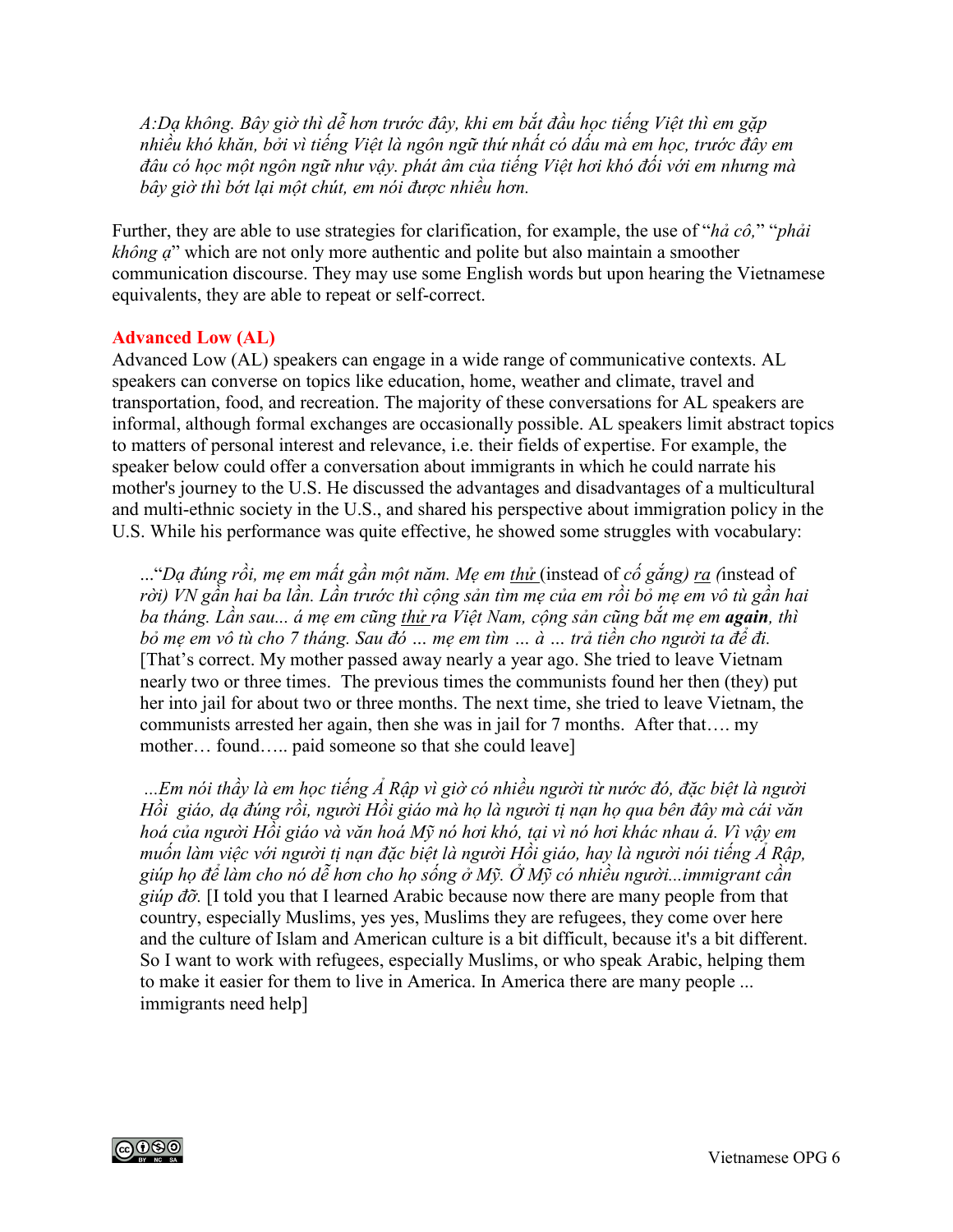Speakers at this level are able to narrate and describe in the major time frames of past, present, and future using common time expressions such as today *hôm qua),* tomorrow *(ngày mai)* or now *(bây giờ) as well as using with ease and control the following* expressions *ngày xưa, hồi đó, sau này* and time markers *đã, sẽ/ sắp* . For example,

# *Em đang ở tiểu bang Maryland. Tiểu bang Maryland ở bên cạnh Thành phố Washington DC. Em mới tốt nghiệp. Bây giờ em đang tìm việc làm để có lương.*

AL speakers are able to connect and link sentences into a connected discourse of paragraph length using simple connectors and linkers or to add information with expressions such as *và, cũng, ngoài ra* or *ví dụ như* or to state the effect or result with *vì vậy/vì thế; cho nên/nên* or to compare and contrast with *còn/ còn... thì* or *tương tự, khác với, ngược lại/ trái lại; tuy nhiên*…

They can conclude or summarize with *nói chung, tóm lại, kết luận là* or argue and/or express their perspectives with *thật ra/ thật ra thì; vấn đề là/ lý do là, nhưng em nghĩ là, theo em, em tin là.* They also know how to express sequences with *sau đó; rồi; trước hết; lúc đầu; lần đầu/ lần đầu tiên; tiếp theo; thứ hai, thứ ba…* and certainty with c*hắc chắn là, tất nhiên là, rõ ràng là….*  For example,

*Thiệt ra thì em không có thích New York city nhiều vì (because) em không thích có nhiều người trong một cái chỗ nhỏ. Em thích một chỗ mà nó rộng hơn, hay là một cái chỗ mà có nhiều lá cây. Vì vậy mà em thích một cái chỗ mà có…, em thích sống ở ngoại ô.*..*Khi em đang sống ở đó thì em làm việc và học chung. Nên như vậy em nói được chút xíu tiếng Ả Rập. Còn tiếng Xì á, lâu rồi em chưa sử dụng nó nên em quên nhiều lắm. Mà em nghĩ nếu em cố gắng và coi phim Xì hay là nói chuyện với mấy người biết nói tiếng Xì nhiều hơn chút thì cái tiếng đó nó sẽ để lại trong đầu của em.* 

Speakers at this level can respond in paragraph-length discourse, but usually not longer than one paragraph. While they might not be fluent, they can self-correct their grammatical roughness such as prepositions and word order. If the topic is unfamiliar to them, they may run into a situation where they may need to resort to English. For example, with the topic of weather:

*Dạ. Tại vì nó ấm hơn thì ở ngoài mình thấy nhiều con …. like animal; Mùa đông à...thì không có làm nhiều được, không có nhiều đồ mà làm ở ngoài được. Thì bây giờ Hoàng thích ngồi ngoài đọc sách hay là chạy bộ với mẹ. Và cũng thích đi hiking và mình đi bộ ngoài.* 

However, they can use communication strategies like circumlocution and rephrasing to convey intended messages without confusion. For example,

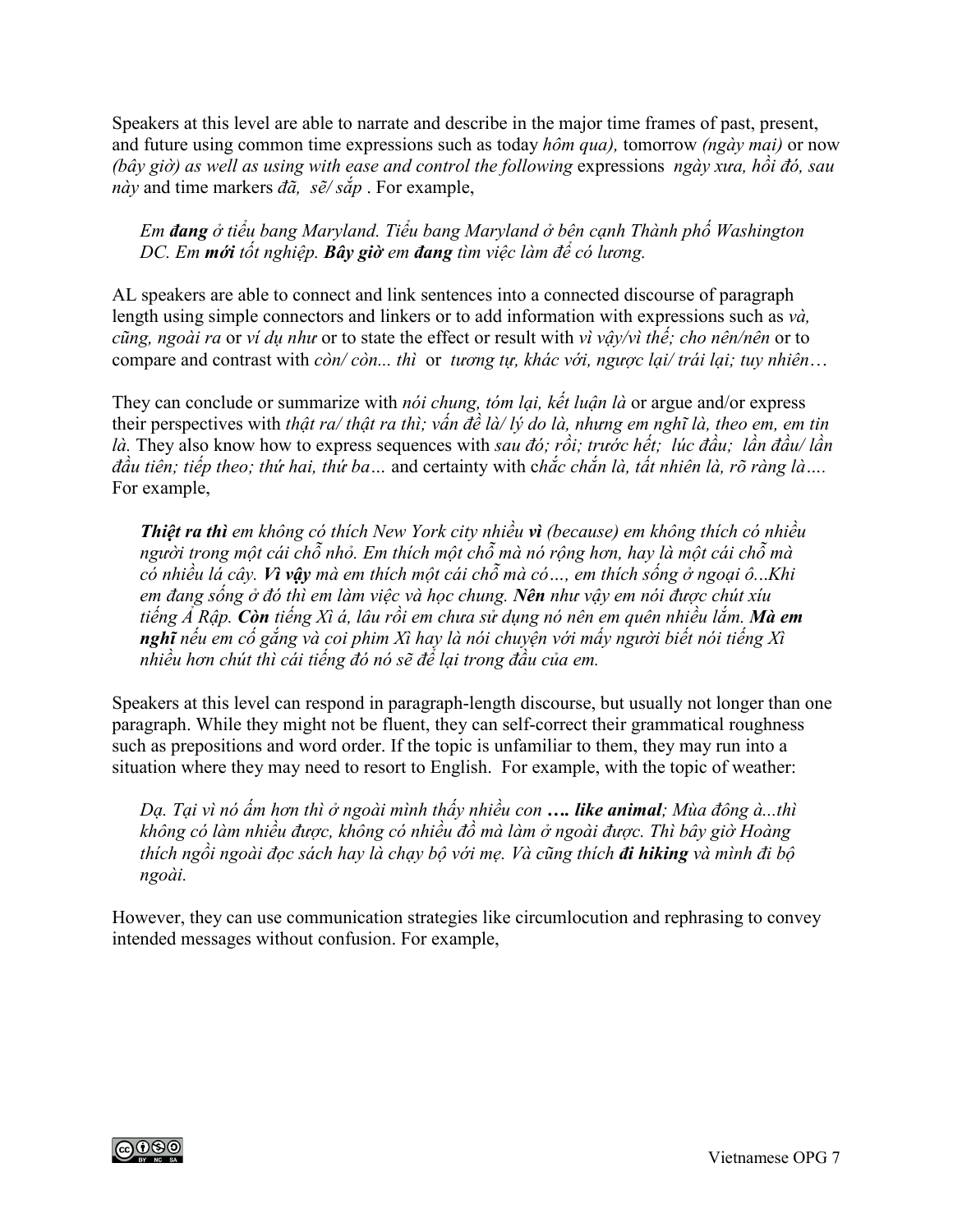*Và em cũng … em rất thích học về … người tị nạn vì bố mẹ em là người tị nạn, họ vượt biên và qua bên đây. Và bây giờ em đang tìm việc làm mà em có thể giống như … cái cái gì mà em học ở đại học, tìm việc làm mà trong cái việc làm mà đúng mà đúng những gì mà em học á*. [He meant the job matches his major] *Tìm mấy cái chỗ mà em có thể làm với người tị nạn. Nếu người tị nạn mà cần dịch, em dịch cho họ, hay là cần học học tiếng Anh á. Bây giờ em tìm mấy việc làm giống vậy. Còn ở trường em chỉ lấy mấy lớp về lịch sử và quốc tế. Em cũng thích học những tiếng nói ngoài Mỹ á, em thích học mấy tiếng khác* [He meant foreign languages].

AL speakers' dominant language is obviously reflected in literal translation, false prepositions, and word order. There will be a pattern of basic grammar errors, especially prepositions. However, this will not cause communication to breakdown or be misunderstood. For example,

*Đi chuyến xe lửa xong á thì em phải lấy tắc xi cho 15 phút"*; *"Mỗi lần em đi học thì em phải lấy xe buýt đến thành phố New York City cho nên mất gần năm sáu tiếng, sau đó em phải lấy xe lửa mất gần hai tiếng nữa"*;*"Mẹ của em sống ở trại tị nạn cho tám chín tháng"*; *"Phải ở trong nhà cho hai tuần"*

Regarding pronunciation, they are able to pronounce six tones accurately, but their intonation tends to not be as natural as native speakers. Inaccurate pronunciation is infrequent, and their pronunciation does not interfere with conversations. AL speakers can be understood by Vietnamese speakers who are not familiar with non-native speakers, but this may need some clarification or restatement.

### **Advanced Mid (AM)**

Advanced Mid (AM) speakers can confidently engage in a diverse, broad range of communicative contexts. AM speakers can converse on topics like education, home, weather and climate, travel and transportation, food, and recreation. The majority of these conversations for AL speakers are informal, although formal exchanges are possible. AM speakers discuss abstract topics that are not limited to matters of personal interest and relevance, i.e. their fields of expertise, but also those that relate to current events and matters of public or community interest. Like AL speakers, AM speakers are able to narrate, describe in the major time frames of past, present, and future using time expressions and time markers with ease and good control. For example, *Em đã đi Miến Điện. Em du lịch ba lô một mình một vài ngày, và hồi nhỏ có đi Thái Lan. Hồi em học ở Trung Học cơ sở, em có đi Indonesia. Và em đi Việt Nam. Em đi Việt Nam 3 lần rồi.* 

They can employ complicated connectors and patterns to connect sentences and form a paragraph length discourse. Their discourse tends to be interwoven well with relevant facts and/or supporting information. For example, they can use connectors to give examples or to add information with *hơn nữa; ngoài/ ngoài ra; bên cạnh đó; thêm vào đó* or to state the effect or result such as *vì vậy/vì thế, cho nên/nên, đó là lý do tại sao…, mặc dù … nhưng, tuy … nhưng* or to compare and contrast expressions such as *còn/ còn … thì ;tương tự; khác với; ngược lại/ trái lại, tuy nhiên, so với* or argue or express perspectives with *thật ra/ thật ra thì,vấn đề là/ lý do là, nhưng em nghĩ là; theo em, em tin là….* 

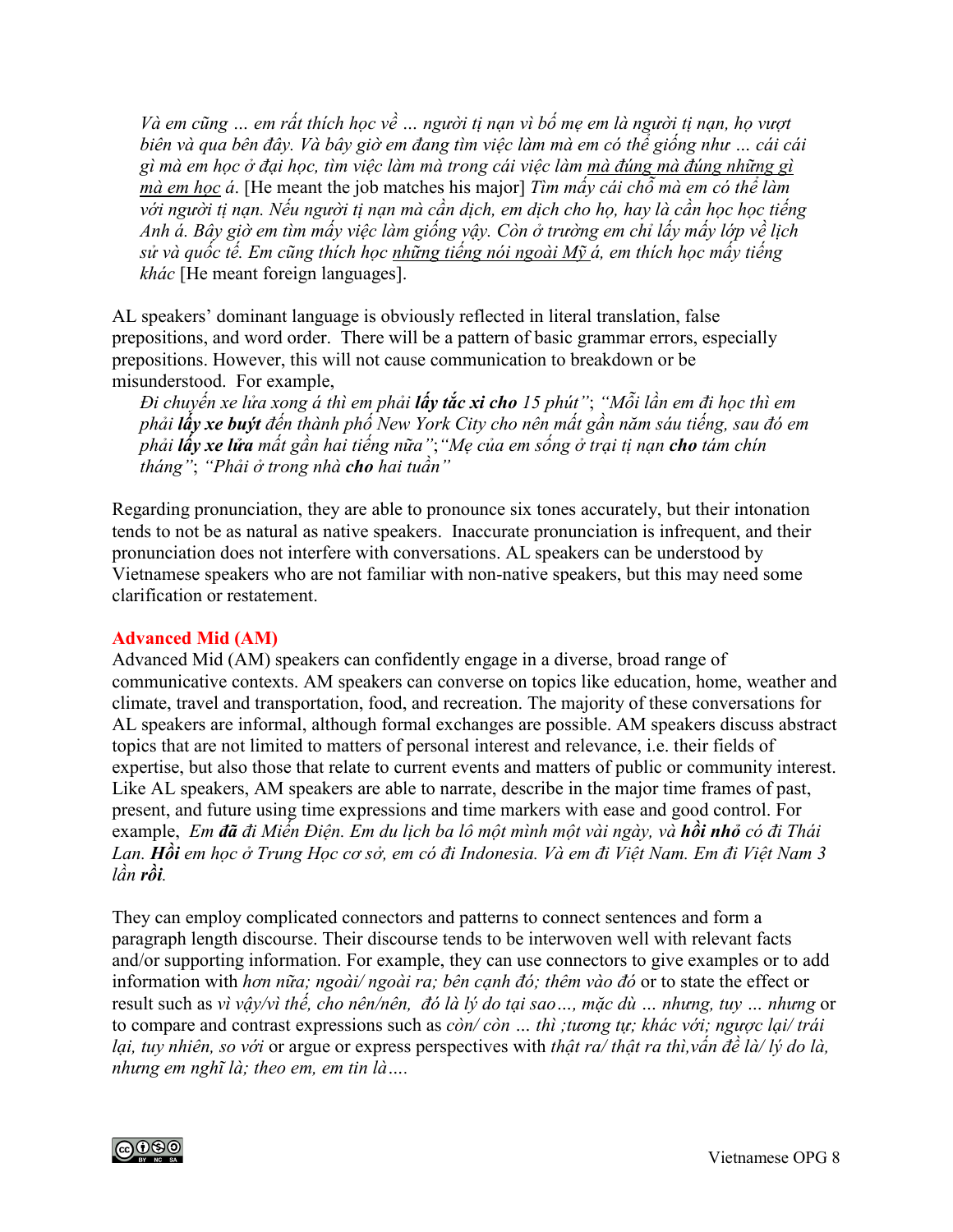They can express certainty such as *chắc chắn là, tất nhiên là, rõ ràng là…* or use complex patterns such as *càng … càng; càng ngày càng; chỉ/ thôi/ chỉ thôi; không chỉ… mà còn/ không những mà còn; nào cũng/ nào… cũng; gì cũng/ gì … cũng, etc.* AM speakers clearly know how to express sequences with *sau đó; rồi; trước hết; lúc đầu; lần đầu/ lần đầu tiên; tiếp theo; thứ hai, thứ ba; cuối cùng…* and conclude or summarize with *nói chung, tóm lại, kết luận là…*

While the AM speakers are able to produce well-structured, paragraph-long discourse when conversing about abstract topics closely related to their interests and their field of expertise, they tend to struggle or even break down when elaborating or supporting opinions on the same topics. Their responses decrease in both quality and quantity because they lack terms and specific vocabulary. In other words, they fail to elaborate their opinions. For example, the following speaker could talk about a future job relating to his study and his passion, and he responded in a long, well-organized discourse using connectors and patterns effectively and accurately*:*

*Em hy vọng em có thể làm việc ở Đông Nam Á. Thứ nhất, có thể tại vì em rất thích nói chuyện với những người văn hóa khác. Thứ hai, em hy vọng em có thời gian làm việc không lâu, tại vì em rất quý gia đình. Nếu công việc rất vất vả, cần em thức khuya, em sẽ cảm thấy rất là giận...dạ rất giận. Tại vì em thấy là cuộc sống không chỉ là làm việc, gia đình cũng là rất quan trọng. Thứ ba, em thấy là công việc phải theo đam mê của em. Em hy vọng có thể kể chuyện của Đông Nam Á và cuộc sống của người Đông Nam Á cho thế giới và show rất nhiều người ở thế giới rất nghèo...muốn giới thiệu cho thế giới đến người nghèo tại vì tuy thế giới rất phát triển rồi, nhưng mà người nghèo ngày càng nghèo hơn.* [I hope I can work in Southeast Asia. Firstly, maybe it's because I like talking to people from other cultures. Secondly, I hope to have a job that does not take long hours, because I really value my family. If the job is very hard and needs me to stay up late, I will feel very angry ... very angry. Because I see that life is not just work, family is also very important. Thirdly, I feel that my work must follow my passion. I hope I can tell stories of Southeast Asia and the lives of Southeast Asians to the world and show that a lot of people in the world are still very poor ... [I] want to introduce the world to the poor because the world has already developed, but the poor are getting poorer.]

*...Em bây giờ có một nghiên cứu về...về người ngoài tỉnh làm việc ở thành phố ở Phnôm Pênh ở Campuchia. Họ có một ấn tượng là Phnôm Pênh là thành phố có rất nhiều cơ hội làm việc. Nhưng mà khi người ngoài tỉnh vào thành phố Phnôm Pênh, họ rất buồn tại vì họ không có việc gì làm, họ chỉ làm ở quản lý rác và lấy rác để bán. Rác ở Campuchia sẽ bán đến Việt Nam. Rất nhiều người Việt Nam sẽ mua ở Campuchia, kiếm rất là nhiều tiền. Nhưng mà người Campuchia càng ngày càng nghèo, và sức khỏe không tốt tại vì làm việc ở sân….rất là nhiều rác.* [... I now have a study on ... countryside people working in a city in Phnom Penh in Cambodia. They have an impression that Phnom Penh is a city that has a lot of work opportunities. But when they go to Phnom Penh city from the countryside, they are very sad because they have nothing to do, they just work in garbage management and take garbage to sell. Garbage in Cambodia will be sold to Vietnam. A lot of Vietnamese will buy it in Cambodia, making a lot of money. But the Cambodians are getting poorer and poorer, and their health is not good because they work in the yard ... a lot of trash.]

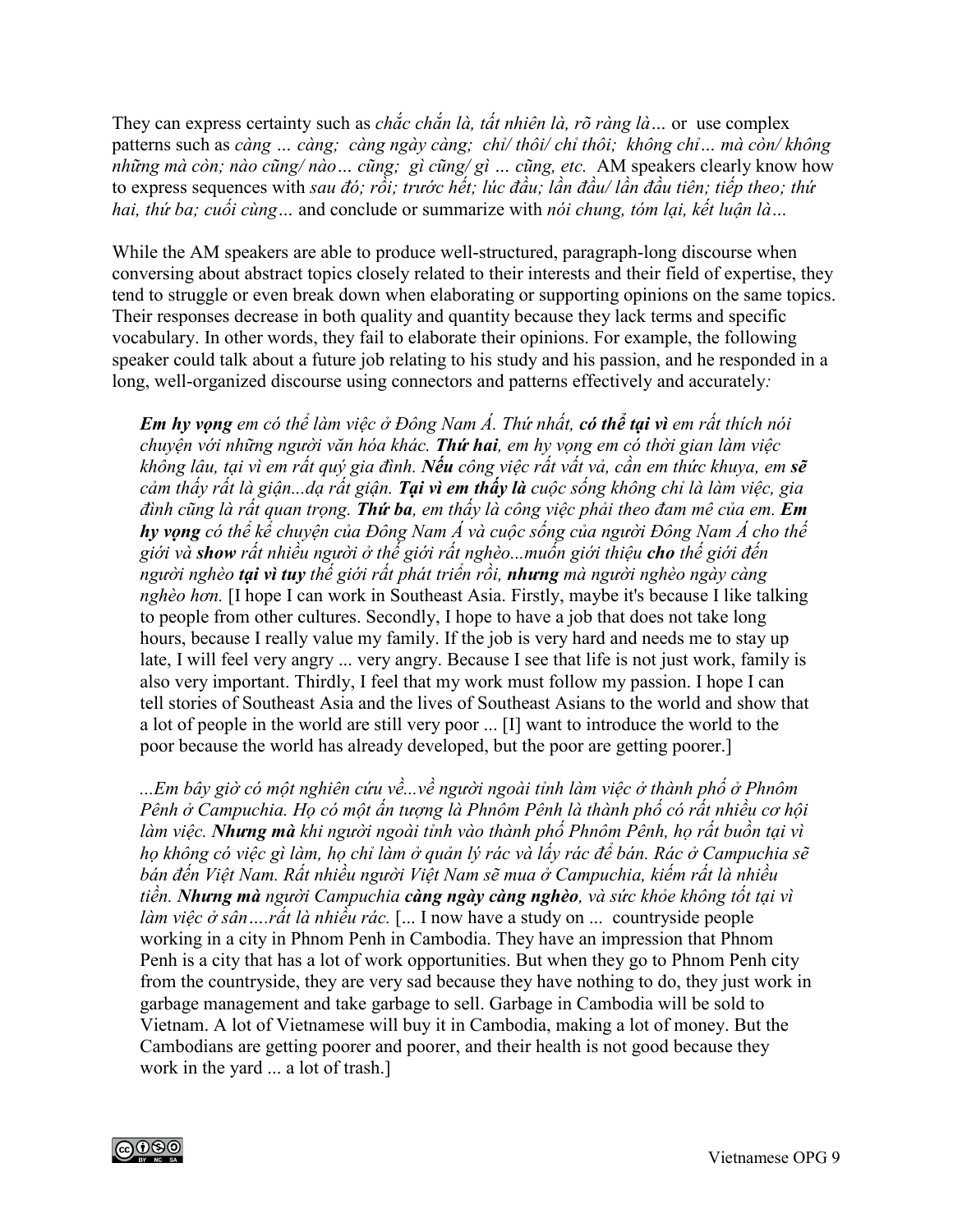However, upon being asked more critical, follow-up questions, such as "Could you talk more about the project? Why will Cambodia sell trash to Vietnam?", he could not handle the task well and tended to simplify the expressions or misuse advanced and technical terms. For example,

*Tại vì ở Campuchia không có công ty để recycle và tái sinh [It should be "tái chế"],...umm, không có công ty để tái sinh cho nên Campuchia rất nhiều rác. Nhưng mà rác là cơ hội để làm. Nhưng mà ở Miền Tây và Miền Nam của Việt Nam có công ty tái sinh. Cho nên Campuchia là một nơi có nhiều tài nguyên. Cho nên người Campuchia phải lấy rất nhiều rác và buôn bán với Việt Nam.* 

Advanced mid speakers are able to use circumlocution and/or rephrasing effectively to convey intended messages when they lack terms and vocabulary without bothering native speakers.

*Em không biết tiếng Việt là gì mà ventilator để cho giúp thở á, cái máy mà giúp người ta thở* [effort to paraphrase to explain the word "ventilator"]*. Giống hôm qua em đọc trên tin tức là trong Mỹ hơn sáu chấm sáu triệu người đã đăng ký cho tiền không đi làm á, nó kêu là unemployment benefit. Thì ở bên Mỹ thì… lúc… em không biết là ở bên Việt Nam có cái này không mà nếu cô mất việc hay gì mà không có phải lỗi của cô thì cô đăng ký với chính phủ và xin cho tiền ăn thất nghiệp… vì cô… cô không có việc là không phải lỗi của cô* [effort to paraphrase to explain about unemployment benefits.]

In general, speakers at this level are not able to deal with abstract topics. If probed, they would struggle when dealing with abstract topics related to current or public events. Their responses are not precise and often consist of redundant fillers or hesitance. For example,

*Q: Em nghĩ là chính sách của chính phủ Mỹ sẽ như thế nào? Sẽ có hiệu quả không?* A: *Hiệu quả là gì cô?* (What is "hiệu quả?")

*Q: Hiệu quả là nó có tốt không, nó có giúp cho người dân Mỹ không, nó có giúp chặn lại corona không?* 

A: *Em thấy là với cái stimulus package mà mới… mà chính phủ mới bỏ ra thì em thấy tiền đó giúp vì hết mọi người mà làm ít hơn bảy mươi lăm ngàn, hay là nếu cưới với ai mà làm ít hơn một trăm năm mươi ngàn thì được một ngàn hai trăm đồng một người. Vì vậy em thấy giúp mà trong cái luật đó em nghĩ chỉ một tháng thôi em nghĩ không có phải sau này giống tháng thứ hai được tiền này. Mà nếu cái này… nếu mình vẫn không đi làm được cho tháng tư hay là tháng năm thì chính phủ cần làm gì để giúp người dân. Vì em thấy bây giờ là nhiều người nói là giống chính phủ đã bỏ luật đó ra [she meant "thông qua"= (to approve by"] mà vẫn chưa có tiền thì mấy người đang không có tiền đủ nữa để trả cho tiền nhà hay là trả cho đồ ăn hay là mấy thứ đó, thì em thấy là chính phủ cần giống… nhanh lên vì em thấy là em thích cái luật mà mới ra mà em thấy chính phủ không có giống… hấp tấp giống bây giờ giống làm giống nghĩa là hết mọi người có tiền để xài thôi hay gì.* 

At times, their Vietnamese production still reflects their first dominant language in literal translation, incorrect use of prepositions, and word order. Nevertheless, these mistakes do not cause a misunderstanding. For example,

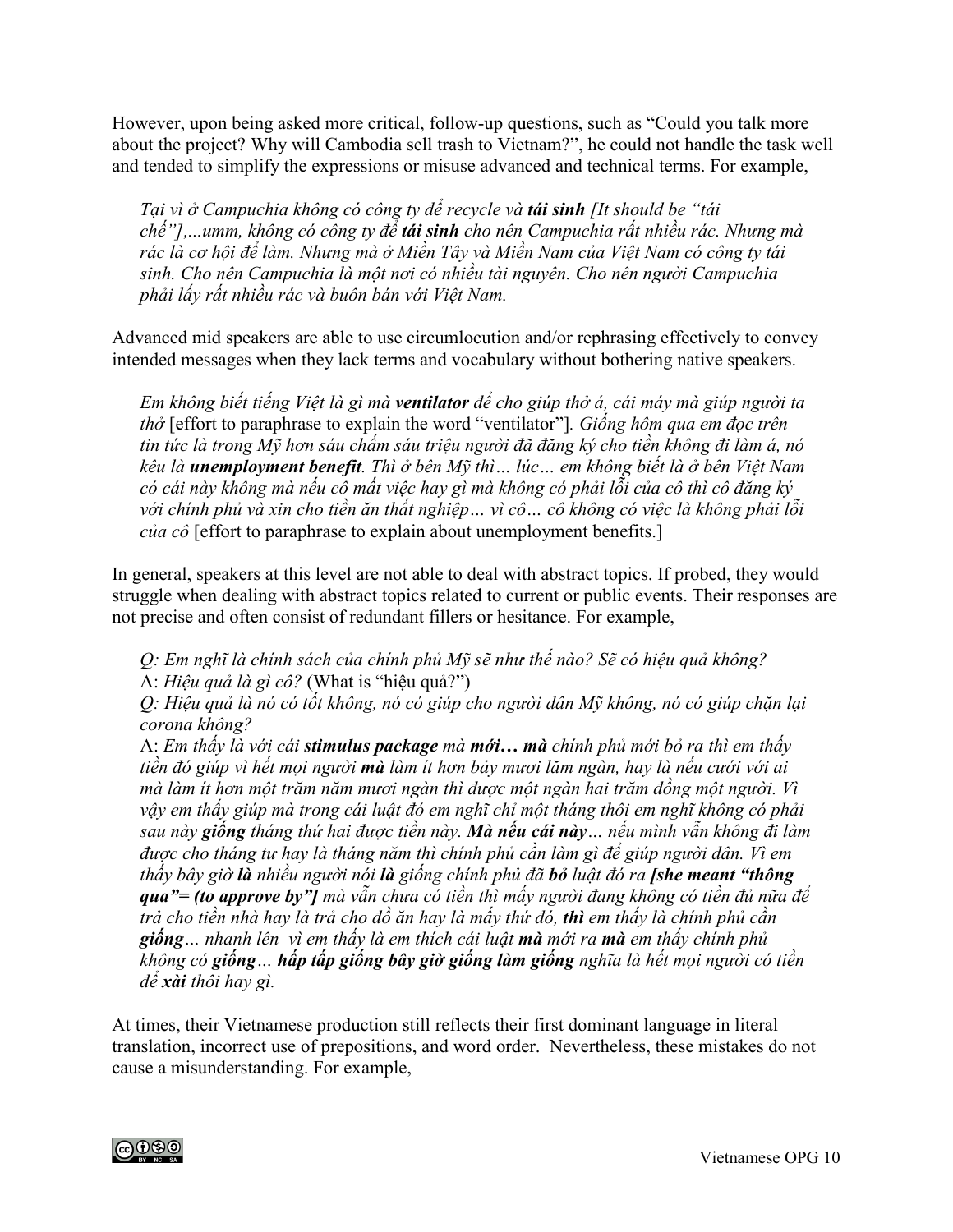*Em thấy là người Sing tuy có chính phủ rất tốt so với những nước thế giới* vs. *nước khác trên thế giới*. *Công dân Singapore làm như thế này tại vì người không tin với chính phủ*  vs. *không tin vào*. *Em muốn đi du lịch đối với đồng nghiệp của em* vs. *với đồng nghiệp*. *Mấy chỗ khác phải đóng cửa ở… cho mấy tuần rồi vs. trong mấy tuần rồi*.

In summary, AM speakers can fully participate in conversations on a variety of familiar topics with much accuracy. They can convey their intended messages without misunderstanding or confusion. They can be understood by interlocutors unaccustomed to non-natives. However, they cannot express supporting opinions and are not able to handle abstract topics related to current and public or community events, unlike speakers in the advanced high or superior levels.

# **Advanced High (AH)**

Speakers at the advanced high (AH) level in Vietnamese can perform all advanced level tasks with ease, confidence, and competence. Unlike the advanced mid speakers, AH speakers can engage in all formal and informal conversations in a clearly participatory manner to communicate information on autobiographical topics, as well as topics of community, national, or international interests. They are able to use accurate tones and intonation like native speakers and can be understood by any native speakers. The language they use is abundant and they can also form a paragraph length discourse. For example, when asked about the most memorable impressions of her students or how long she has been teaching Vietnamese, the speaker's performance meets the narration tasks fully, with details, variety of time expressions (extended phrases), and connected discourse of paragraph length.

*Thế thì cách đây 4 năm, cách đây mấy năm nhỉ? À, cách đây là 6 năm thì chị có một sinh viên. Em này là nhân viên của lãnh sự Úc. Và cái yêu cầu của em là phải đạt trình độ tiếng Việt là trình độ cao. Thế thì em phải thi. Em ấy phải trải qua một cái kỳ thi với lãnh sự Úc. Trước khi thi thì em nói rằng là em muốn dành 1-2 tuần chỉ học tiếng Việt thôi. Trước đó thì em cũng bận với công việc cho nên, rằng là, em học không có tập trung lắm. Cho nên em muốn 2 tuần trước khi thi em tập trung học tiếng Việt. Lúc đó cô giáo là mình, mình mới đề nghị là …, mình bảo là đúng cái thời gian em muốn học tập trung thì mình có cái kế hoạch đi du lịch miền Trung. Thì thấy là mình cũng có trách nhiệm với em, mà mình bỏ chuyến du lịch của mình thì mình cũng tiếc. Thế là suy nghĩ, thì sau đó thì hai thầy trò quyết định là bàn bạc với nhau thì quyết định là cùng đi du lịch và vừa đi vừa học.* 

[Then, 4 years ago,… how many years ago? Well, 6 years ago I had a student. She was an employee of the Australian consulate. And her requirement was to have a high level of Vietnamese language. So then she had to take the exam. She had to go through an exam with the Australian consulate. Before she took the test, she said that she wanted to spend 1-2 weeks just studying Vietnamese. At that time, I was her teacher, so I suggested that….I told her that...I had already had a plan to travel in the Central Vietnam precisely during the time she wanted to concentrate on studying, but I also saw that I had some responsibility for her, but if I had to cancel my trip, it would be a shame. So we thought about it, and after that the two of us decided that we would travel together and study during the trip.]

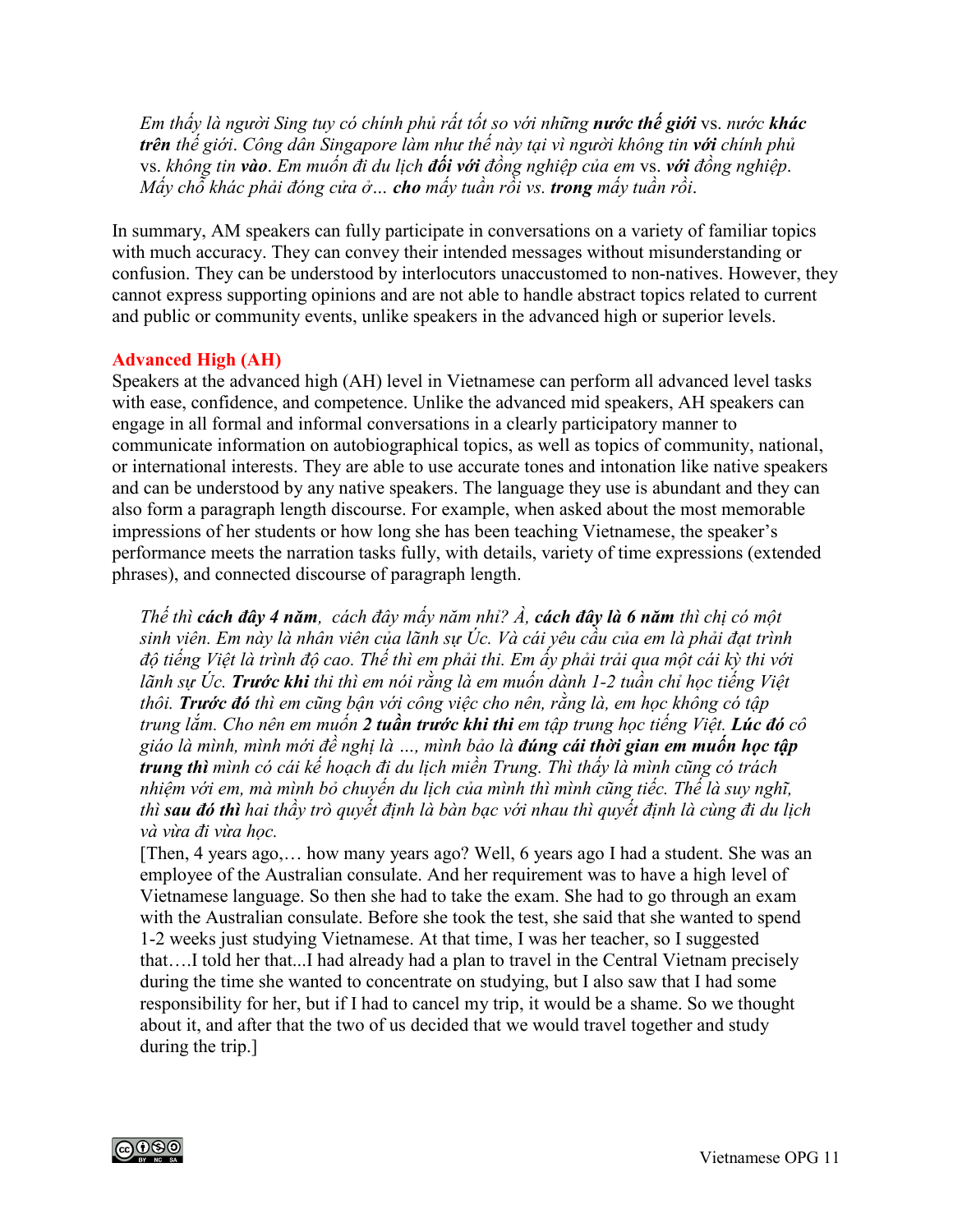Although the speakers can participate in full conversations and provide lengthy and coherent narrations with ease, they still lack abstract elaborations so they break down when called on to the next level, Superior. Sometimes they used too many "cái", "thì", "là" to fill space [um… ah… but, then….] In Vietnamese, sometimes those words are used to connect ideas, but this breakdown evidence can be found in words, phrases, or sentences and are repeated in most of the performance when they try to find expressions to support their opinions. For example,

*Đúng cái thời gian, có cái kế hoạch, thì họ, thiết kế của họ, thì họ thiết kế như là một cái nhà hàng ở Hồng Kông, Rồi thực hiện cái … những cái …mơ ước…; ông giải thích là cái… cái… cái… ơ… ; Thật ra thì… thật ra thì không phải là em không đồng ý, không phải là ông ấy nói không sai, à ông ấy nói sai nhưng mà chỉ là đúng một phần thôi, ừm...dạ chứ không phải là đó… không thể nói là… là… nguyên nhân ngập lụt là… là… đập không có trách nhiệm trong đó; Em đồng ý, em đồng ý là… ờ họ giải thích là nếu tôi mà không… không xả nước thì đập nó vỡ, nó còn nguy hiểm hơn nhưng đó là, nhưng là… cái vị trí đập, cái nguồn nước, cái lượng nước mưa, cái lượng nước mưa rồi cái lượng xả ra rồi cái cách xả như thế nào là họ có thể kiểm soát được, họ có tránh được, tại sao họ vẫn làm theo cái cách mà có hậu quả nhất.* 

AH speakers may provide a structured argument to support their opinions and they may construct hypotheses. They can discuss some topics abstractly, especially those relating to their interests and special fields of expertise. They don't have a pattern of error in basic structures like word orders, inaccurate prepositions like speakers in AM level do. For example, they can distinguish some words which have similar meanings, such as *"phân bố, phân bổ", "ràng buộc, bắt buộc", "chuyên nghiệp, chuyên sâu", "cuộc sống, nếp sống, lối sống"…*; use alliterative expressions *"lủi thủi", "hăng hái", "lằng nhằng", "chắc chắn", "nhẹ nhàng", "may mắn", "học hỏi", "hoàn toàn", "chung chung", "tương đương", "na ná", "nền nếp", "khó khăn", "rón rén", "giặt giũ", "loanh quanh."*

AH speakers can use formal phrases and expressions to discuss abstractly. For example, *Thời đại toàn cầu hóa, lòng trắc ẩn, báo hiếu, gia đình hạt nhân, làm tròn bổn phận, lễ nghĩa và đạo đức của con người, nếp sống, nét đẹp của văn hóa truyền thống, chạy theo nhu cầu vật chất, quá trình bê tông hóa, chịu sự chi phối của loại hình kinh tế, phân bố, ứng yêu cầu, lượng chứa nước của các đập nhỏ, thiên văn, tái định cư, sống chung với nhau dưới một mái nhà, canh tác trên một cánh đồng, mỗi gia đình là một đơn vị sản xuất nhỏ, mơ ước mà ngày trẻ mình phải gác qua một bên, chính phủ đặt mục tiêu nào lên đầu tiên, chấp nhận mặt trái, dịch chuyển từ kinh tế nông nghiệp sang kinh tế công nghiệp, tiếp xúc với những nền văn hóa khác nhau trên thế giới, quá trình đô thị hóa là tất yếu ở những vùng chung quanh Sài Gòn, những cái vùng trũng, thấp trước đây chỉ là nước và bỏ hoang hoặc là những nơi mà trước đây người ta dùng để trồng lúa thì trở thành đô thị, đầu tàu kinh tế, nhiều thế hệ lãnh đạo chưa giải quyết được, cân bằng lợi ích để mà vẫn duy trì phát triển, mở cửa ra với thế giới, cái nếp sống của người dân trong nước nó cũng thay đổi, nước mưa thoát đi một cách tự nhiên, gây ra hậu quả môi trường, đánh đổi về kinh tế, cân nhắc về một phương án khác để bù đắp, giảm tải, khảo sát, trong trường hợp bất khả kháng phải xả đập, phân bổ mật độ dân số, giải quyết đồng bộ khi xây đập, thông báo di dời, tạo áp lực cuộc sống cho nhau, truyền thống văn hóa có trong sẵn mỗi con người, trắng tay, chưa đến mức độ phải đưa ra một cái luật như vậy, cải thiện, giải tán, cực khổ, nhà tránh bão…*

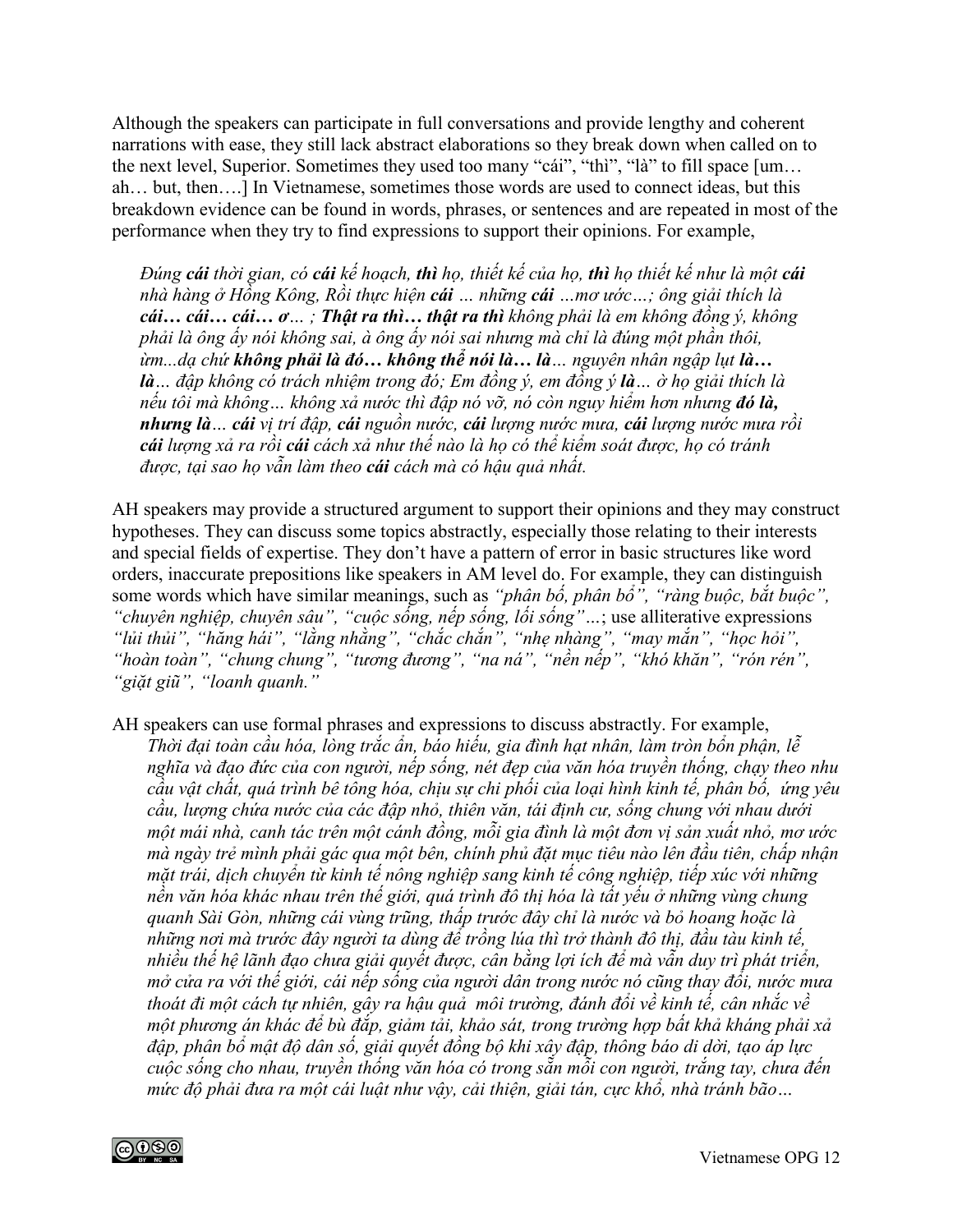AH speakers can use some informal expressions to emphasize or support their opinions, such as: *Ai bị gì thì kệ, có khó cũng phải làm. Đã là cứu trợ thì phải ngay và luôn, cắm cổ, nhìn điểm tốt của nhau mà sống, cứ thấy bố mẹ sống thế nào thì lớn lên theo na ná thư thế thôi. Cả thế giới như vậy mà. Đâu ra mà 5 thế hệ, chung là chung mà riêng là riêng, nhiều khi nó phải chung thôi, nói thì không biết nó sẽ tới đâu. Họ sống thì họ phải thải ra thôi…*

Speakers at this level can use conjunctions to make their speech smooth or to construct hypotheses but lack sustainability and diversity. For example, "*Trước hết là …, không ai có thể phủ nhận.., không thể nào mà tránh khỏi, thế xong rồi là…, tức là…, Giống như cái kiểu mà dân gian hay bảo là…, Về cái câu hỏi này thì chị nghĩ như thế này…, Thực sự là như vậy, Ấy cho nên là.., Là thế!, Tất nhiên là…, Lí do là vậy thôi!, Thì như chị đã nói…, Thế thì cái mặt tích cực mình nói trước…, Thế nhưng mà ngược lại.., Như vậy thì đúng là…, Nói thật là…, thì trong trường hợp giống như thầy nói là…, tùy… mà…*

They are able to use proverbs, idioms or poems to support their ideas. For example: *Ăn xổi, cứ cái khuôn ấy mà vào, như vũ bão, "yêu nhau (thì lại) bằng mười phụ nhau" (Truyện Kiều - Nguyễn Du), cơm hàng cháo chợ, ăn qua loa, ngán tới cổ, góp gió thì nó sẽ thành bão, mấy năm đầu đời, công ăn việc làm…*

AH speakers may demonstrate a well-developed ability to compensate for limitations in vocabulary by the confident use of communicative strategies, such as paraphrasing, circumlocution, and illustration. When being asked how to keep the balance between economic development and environment issues, the following speaker is able to explain and paraphrase well but is not able to give more abstract terms or general, broad, non-personal arguments to support their opinions. Instead, they tend to use personal experiences to explain their meanings and that limits their ability to respond to the hypothetical questions at the superior level.

*Q: Nếu chị là một nhà lãnh đạo hay là nhà ra chính sách, quyết định thì chị nghĩ là chị sẽ làm gì để mà chị có thể cân bằng giữa nhu cầu phát triển kinh tế và bảo vệ môi trường và văn hóa?*

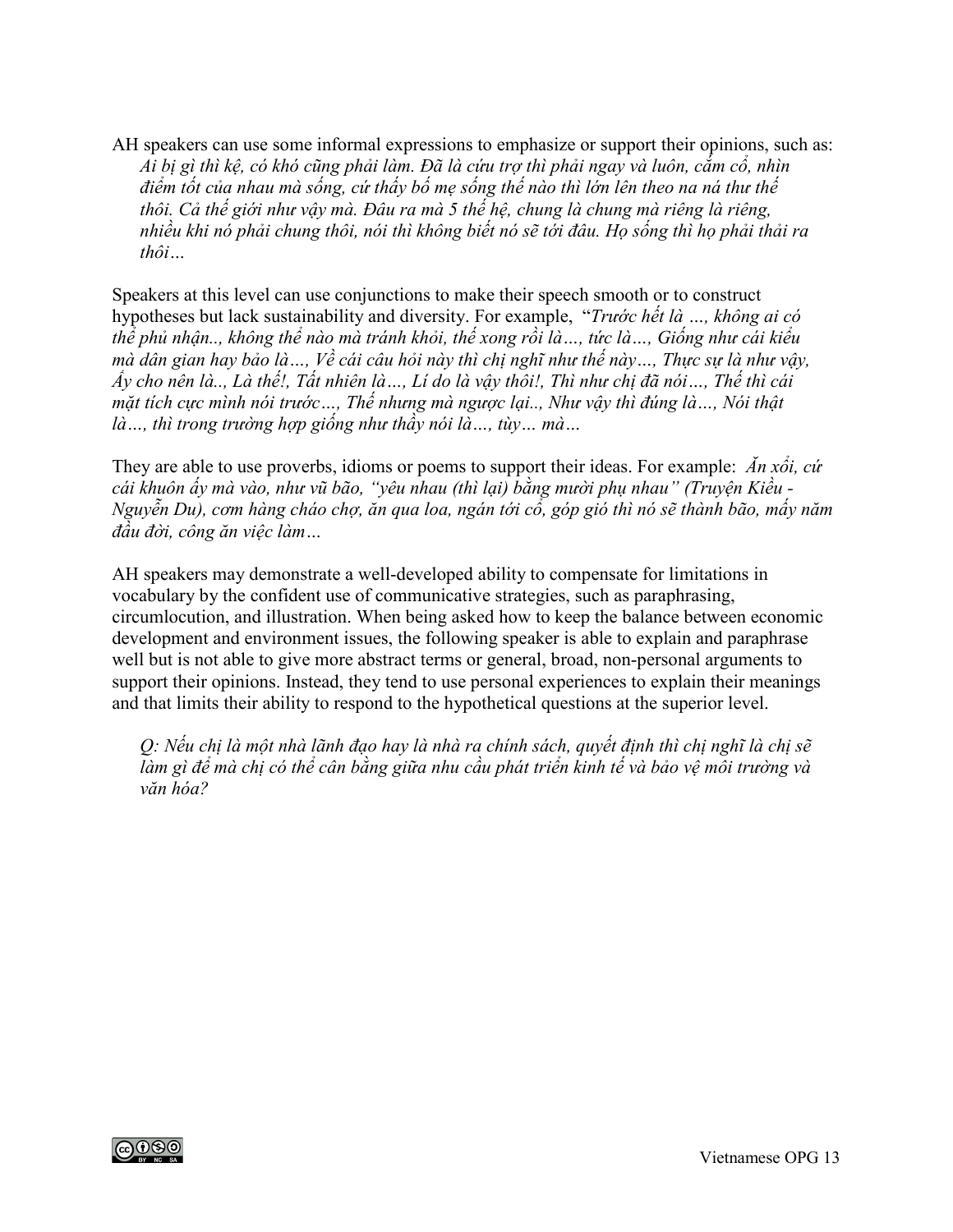*A: Chị nghĩ là khó lắm. Khi chị đi những chuyến đi du lịch nước ngoài, chị đều dành thời gian chị tìm hiểu. Những cái nước mà … họ được đánh giá là phát triển hàng đầu á, và đặc biệt chị chú ý đến cái nước nó có văn hóa và cái lịch sử nó tương đương như Việt Nam á. Ví dụ như chị đi Nhật Bản hay Hàn Quốc thì chị cũng để ý. Chị xem họ phát triển và họ duy trì được cái …những cái , giảm thiểu được những cái mặt tiêu cực và … duy trì được những cái mặt tích cực như thế nào. Chị để ý thì chị xem. Chị nghĩ … Nếu ở Việt Nam chị không biết chị có thể làm tốt hơn những người lãnh đạo hiện nay không thì chị không biết, nhưng mà chị chỉ ao ước. Chị có thể nói là chị ao ước những cái nhà lãnh đạo trong khi để mà cân bằng cái …. cái … lợi ích để mà vẫn duy trì phát triển, thì chắc có lẽ phải thận trọng hơn trong … cái lựa chọn và mình sẽ … đầu tư vào cái lĩnh vực kinh tế nào. Cái bài toán rất… cái kinh nghiệm rất đắt ở Việt Nam là nóng vội về kiếm tiền cho nên cái thiệt hại môi trường nó khó sửa chữa lắm….Tức là họ nóng vội quá và họ xây dựng những cái khu công nghiệp ngay trong thành phố luôn. Bây giờ chuyển đi rất là khó. Nó gây ra kẹt xe nhé. Kẹt xe thì nó gây ra khói bụi nhé. Rồi cái lượng dân số tập trung vào khu vực đông quá thì nó cũng ô nhiễm nữa.*

[Q: If you are a leader or a policy maker, what would you do so that you can balance between the need for economic development and the environmental and cultural protection

A: I think it's very difficult. When I traveled abroad, I spent my time researching. Countries where… they are rated as leading Asian development, and I especially paid attention to a country where it has a culture and history that is equivalent to Vietnam. For example, when I went to Japan or South Korea, I also paid attention. I watched how they develop and how they maintain the… things, minimize the negative sides and… maintain the positive ones. If you pay attention, you will see. I thought… If I was in Vietnam I didn't know if I could do better than the current leaders, I wouldn't know, but I just wish. You can say you wish that leaders could do to balance the…. the ... benefits to maintain development, then perhaps to be more cautious in ... what choice and which economic sector that they would ...er... invest in. The problem is very ... the very expensive, the expensive experience in Vietnam is the hurry to make money so the environmental damage is difficult to fix .... That means they are in a hurry and they build industrial zones right inside the city. Moving is very difficult now. It causes traffic jams. In a traffic jam, it will cause smoke and dust. Then the population is concentrated in the overcrowded area, it is also polluted].

When asked about nuclear family and extended family patterns in Vietnam, this speaker failed to use abstract expressions to hypothesize but ended up using explanatory expressions, circumlocution, and illustration. For example,

*Q: Như vậy nó có hơi phổ biến lắm hông, đối với người Việt mình, em, heng? Nó có… cái kiểu như em bây giờ đó, có phổ biến lắm không em?*

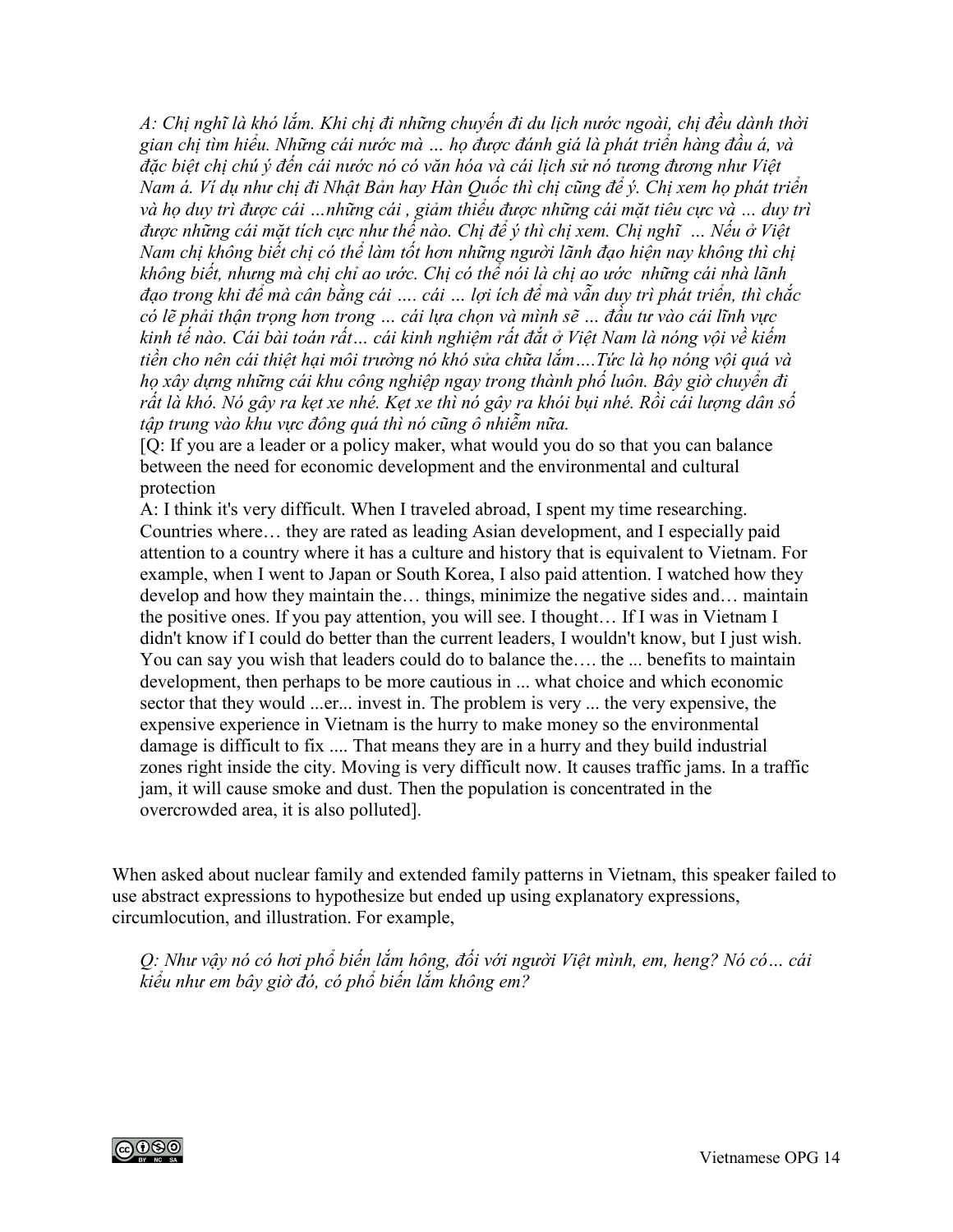*A: Ở thành phố thì thì… ở thành phố thì thì nó khó hơn. Ở thành phố là chung là chung mà riêng là riêng. Dạ tại vì ba mẹ mà đã ở thành phố thì, như thầy biết là nhà ở thành phố thì nhỏ, nhiều khi nó phải chung thôi. Dạ, đây là Đồng Nai, cách thành phố 40 km. Thì ở đây cái diện tích đất nó rộng lắm nên ba mẹ á, ba mẹ, nhiều ba mẹ cũng có vấn đề một chút là là khi mà con mà lập gia đình á, thì ba mẹ sẽ chia cho một miếng đất rồi làm cái nhà bên cạnh. Nên cái hình thức mà giống như em ở đây thì nó phổ biến, tức là sống gần rồi cũng có liên quan nhưng mà nó cũng không phải là chung nhiều nên vẫn giữ được cái gì đó của gia đình hạt nhân.*

When probed to perform more complex tasks at the superior level, they can handle some aspects of the tasks but cannot sustain the performance. Their language at times will break down or prove inadequate, or they may resort to simplification through the use of description or personal narration in place of argument or hypothesis.

### **Superior (S)**

Speakers at the superior (S) level are able to communicate with accuracy and fluency in conversations on a variety of topics in formal and informal settings from both concrete and abstract perspectives. Superior speakers are able to use language conjunctions and argumentative operators appropriately to create coherence in the organization of discourse to make their speech flow smooth and coherent. They can employ a variety of interactive and discourse strategies, such as turn-taking and separating main ideas from supporting information through the use of syntactic, lexical, and phonetic devices. When presenting an opinion, they are able to express seamlessly and continuously with rich content to prove and defend their viewpoint for that opinion. For example,

*Đây là một điều khá là đặc trưng của một mô hình gia đình Việt Nam nói riêng và các nước Á Đông nói chung. Chính vì vậy mà mô hình gia đình có vẻ đang trở nên nhỏ hơn và sự gắn bó, sự liên hệ giữa các thành viên thì không được chặt chẽ như trước đây nữa. Đó là dù ở đâu thì các tình cảm giữa thành viên trong gia đình vẫn là điều quan trọng nhất. Gia đình hạt nhân trở nên phổ biến hay không phổ biến thì phần lớn được quyết định từ các điều kiện xã hội và kinh tế nhiều hơn là từ mong muốn cá nhân.* [This is quite a characteristic of a Vietnamese family model in particular and East Asian countries in general. Therefore, when the family model seems to be becoming smaller, the bonds between members are not as close as before. That is, wherever you are, the feelings among family members are still the most important thing. Whether or not the nuclear family would become typical or popular is largely determined by social and economic conditions rather than from personal preference or wishes].

Speakers at the superior level can present their opinions on diverse topics, such as social and political issues, and provide structured arguments to support these opinions. They are willing and able to present their point of view on any topic, construct and develop hypotheses to explore alternative possibilities. Speakers at the superior level are able to use accurate vocabulary or phrases, especially those expressing emotion and abstract ideas or related to less common topics. For example,